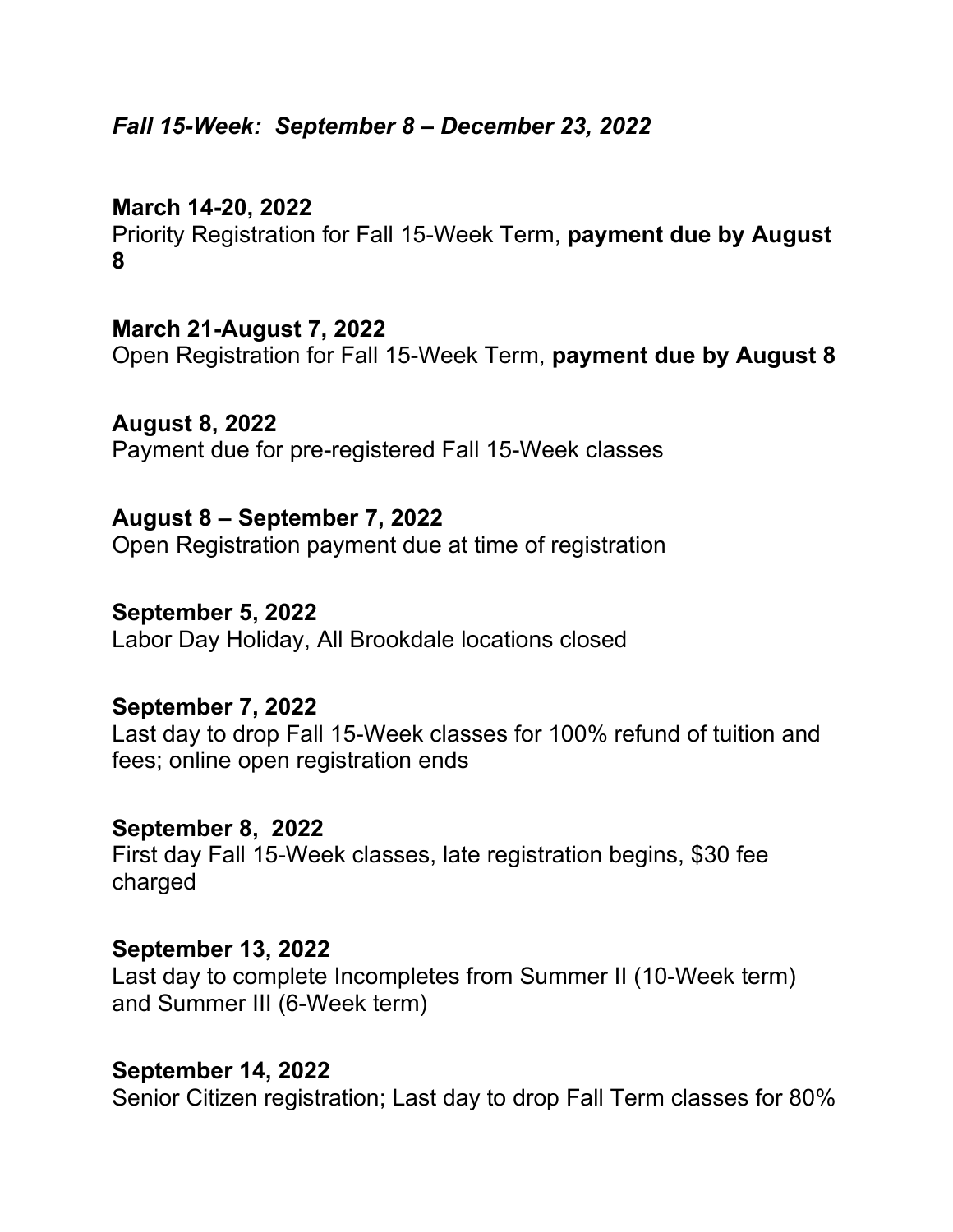refund of tuition only (not fees); Late registration ends; Last day to add classes without Institute approval; Waitlist closed for the Term

## **September 21, 2022**

Last day to drop Fall 15-Week classes for 60% refund of tuition only (not fees); Last day to change "credit" to "audit" or "audit" to "credit";

**September 29, 2022** Last day to choose Pass/No Credit option

**November 4, 2022** Last day to submit Candidacy for Graduation forms

**November 7-13, 2022** Priority Registration for Spring and Winterim Terms

**November 14, 2022** Open Registration for Spring and Winterim Terms begins

**November 24-27, 2022** Thanksgiving Recess, All Brookdale locations closed

**December 1, 2022** Last day to withdraw from Fall 15-week classes

**December 23, 2022** Last day of Fall 15-Week term classes

**December 24 – January 2, 2023** Winter Break, All Brookdale locations closed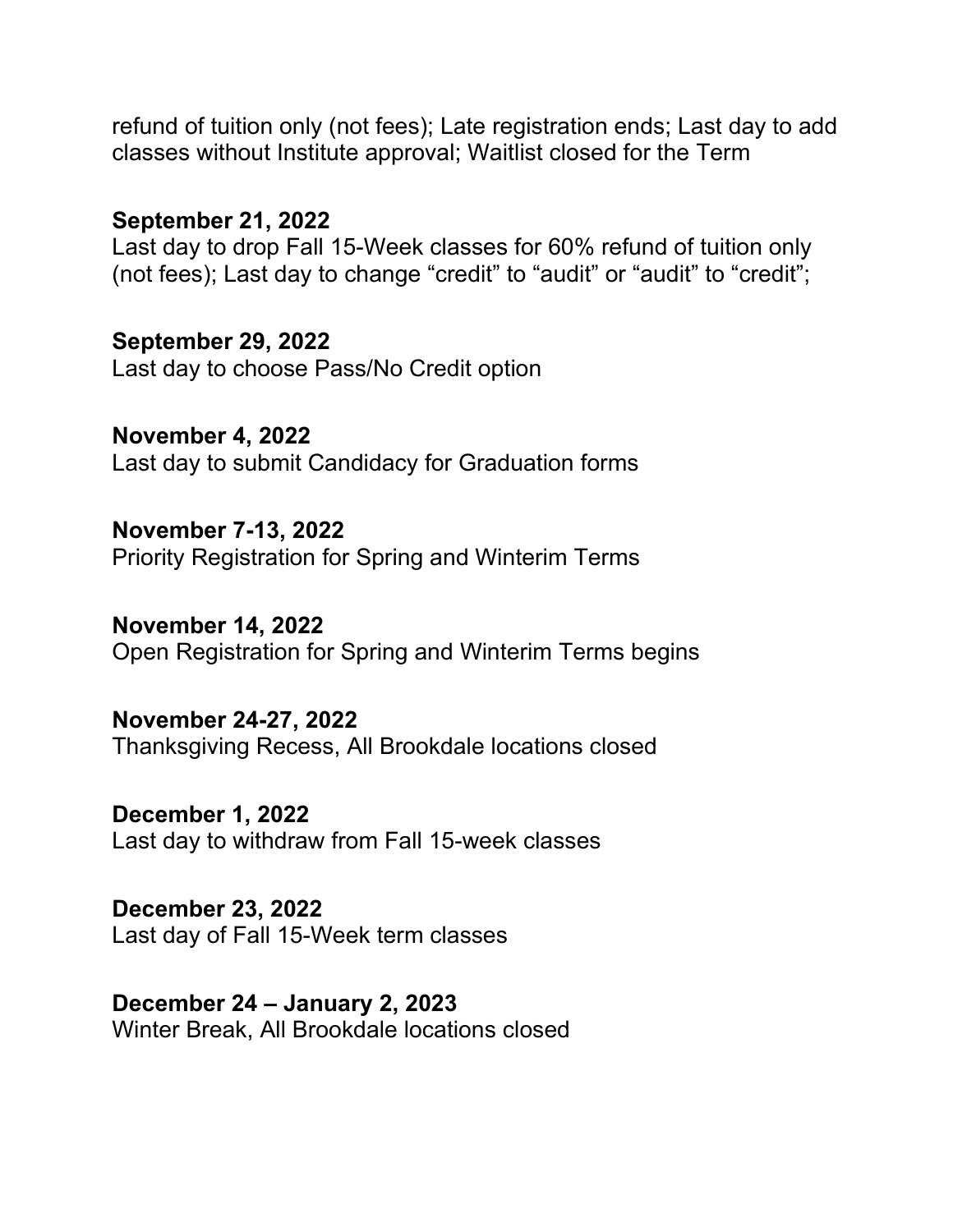**January 3, 2023** First Day of Winterim classes

**January 18, 2023** First day of Spring Term

\*\***NOTE:** Saturday classes are held for 14 weeks, from September 10 to December 17, with extended class time.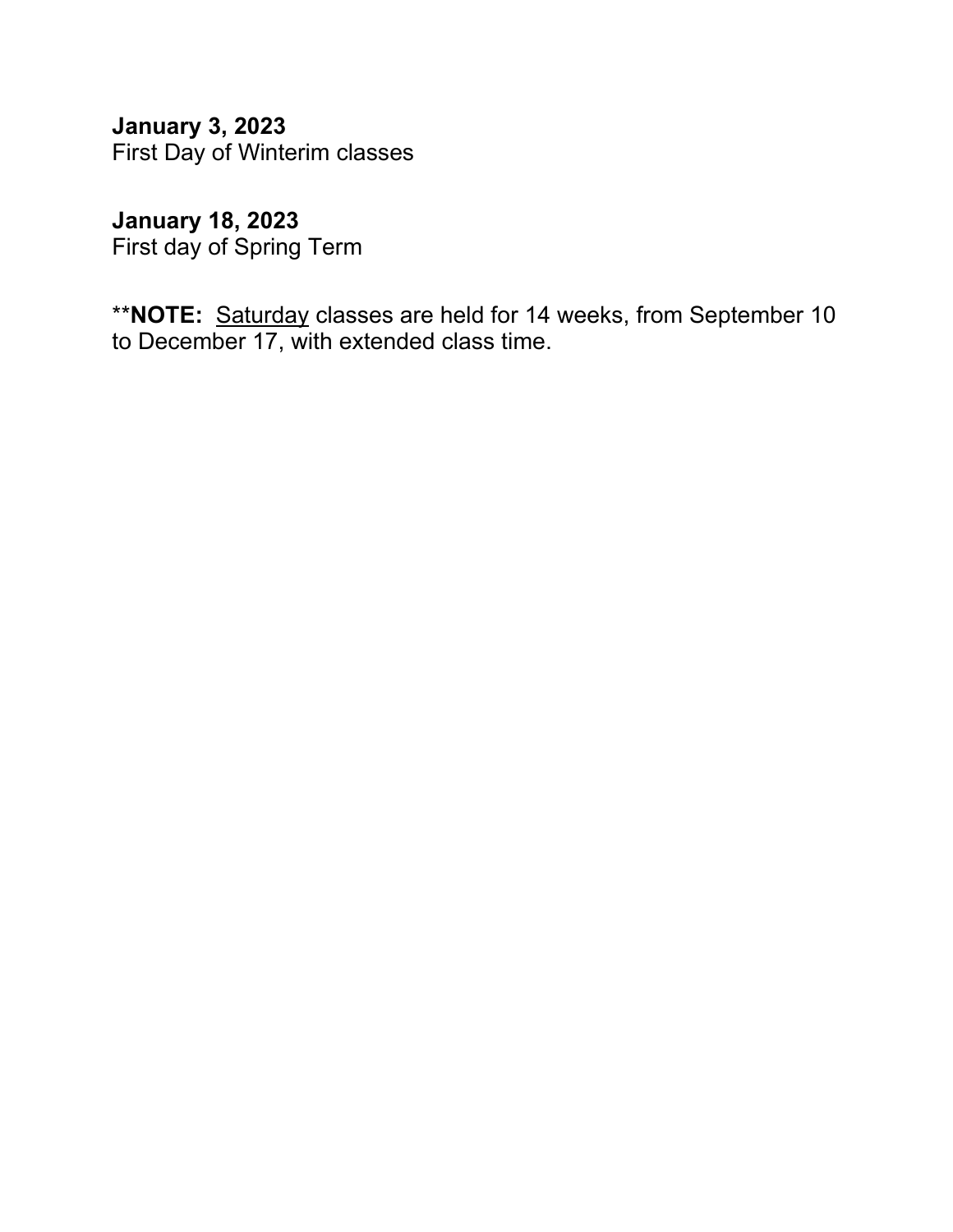# *Fall 11-Week: October 1 – December 23, 2022*

# **March 14 - 20, 2022**

Priority Registration for Fall 11-Week Term, **payment due by August 25**

## **March 21 – August 30, 2022**

Open Registration for Fall 11-Week Term, **payment due by August 31**

## **August 31, 2022**

Payment due for pre-registered Fall 11-Week classes

### **August 31-September 30, 2022**

Open Registration payment due at time of registration

#### **September 30, 2022**

Last day to drop classes for 100% refund of tuition and fees; Open registration ends

### **October 1, 2022**

First day of Fall 11-Week classes, late registration begins, \$30 fee charged

### **October 6, 2022**

Senior Citizen Registration; Last day to drop Fall 11-Week classes for 80% refund of tuition only (not fees); Late registration ends; Last day to add classes without Institute approval; Waitlist closed for the Term

### **October 13, 2022**

Last day to drop Fall 11-Week classes for 60% refund of tuition only (not fees); Last day of Add/Drop period; Last day to change from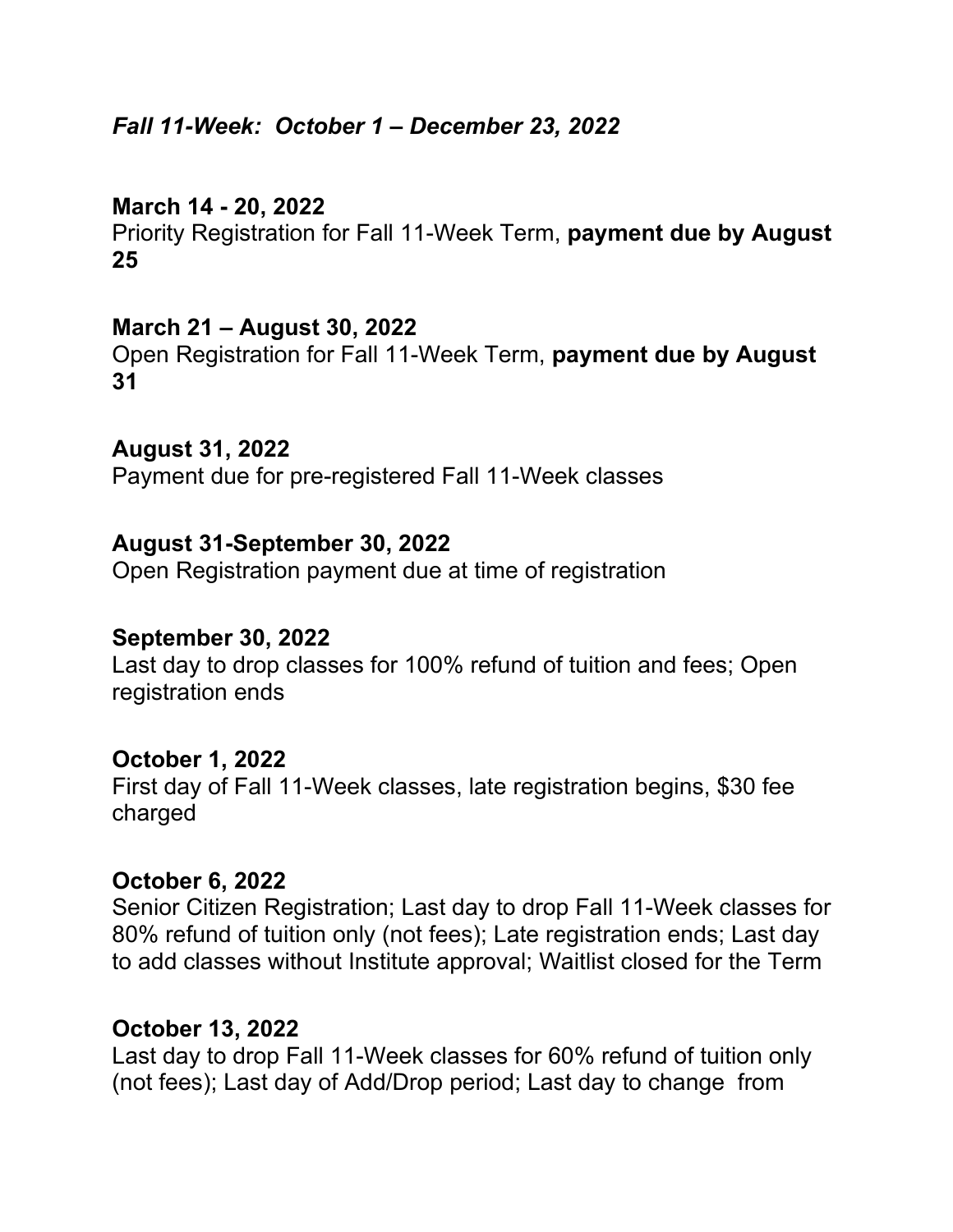"credit" to "audit" or "audit" to "credit"

**October 22, 2022** Last day to choose Pass/No Credit option

**November 4, 2022** Last day to submit Candidacy for Graduation forms

**November 7 – 13, 2022** Priority Registration for Spring and Winterim Terms

**November 24 - 27, 2022** Thanksgiving Recess, All Brookdale locations closed

**December 7, 2022** Last day to withdraw from Fall 11-Week classes

**December 23, 2022** Last day of Fall 11-Week classes

**December 24 – January 2, 2023** Winter Break, All Brookdale locations closed

**January 3, 2023** First Day of Winterim classes

**January 18, 2023** First day of Spring Term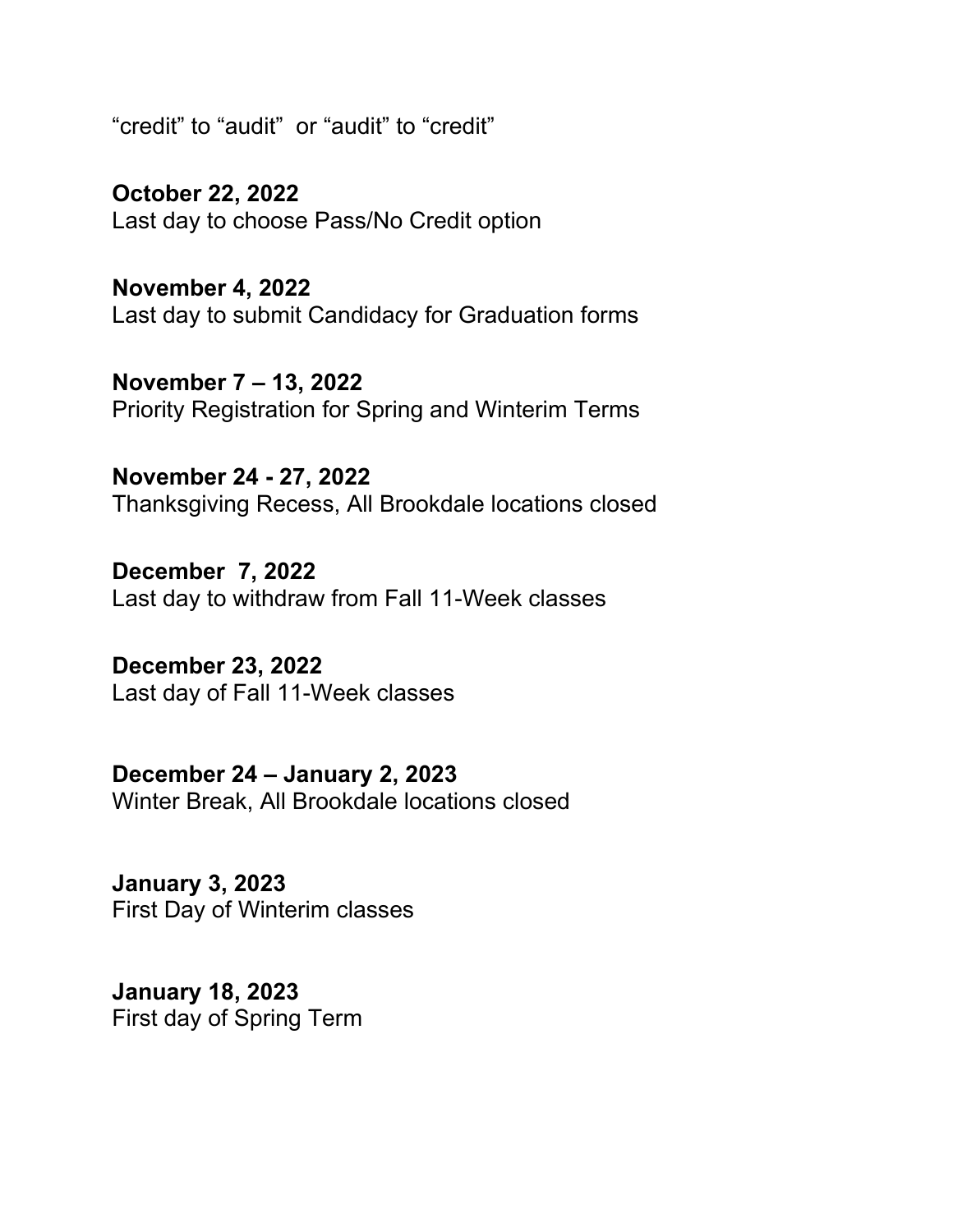*Fall 7-Week A Term: September 8 – October 26, 2022*

**March 14 - 20, 2022** Priority Registration for Fall 7-Week A Term, **payment due by August 8**

### **March 21-August 7, 2022**

Open Registration for Fall 7-Week A Term, **payment due by August 8**

**August 8, 2022** Payment due for pre-registered Fall 7-Week A classes

#### **August 8-September 7, 2022**

Open Registration payment due at time of registration

#### **September 5, 2022**

Labor Day Holiday, All Brookdale locations closed

#### **September 7, 2022**

Last day to drop Fall 7-Week A classes for 100% refund of tuition and fees; online open registration ends

#### **September 8, 2022**

First day Fall 7-Week A classes, late registration begins, \$30 fee charged

#### **September 12, 2022**

Senior Citizen registration; Last day to drop Fall 7-Week A Term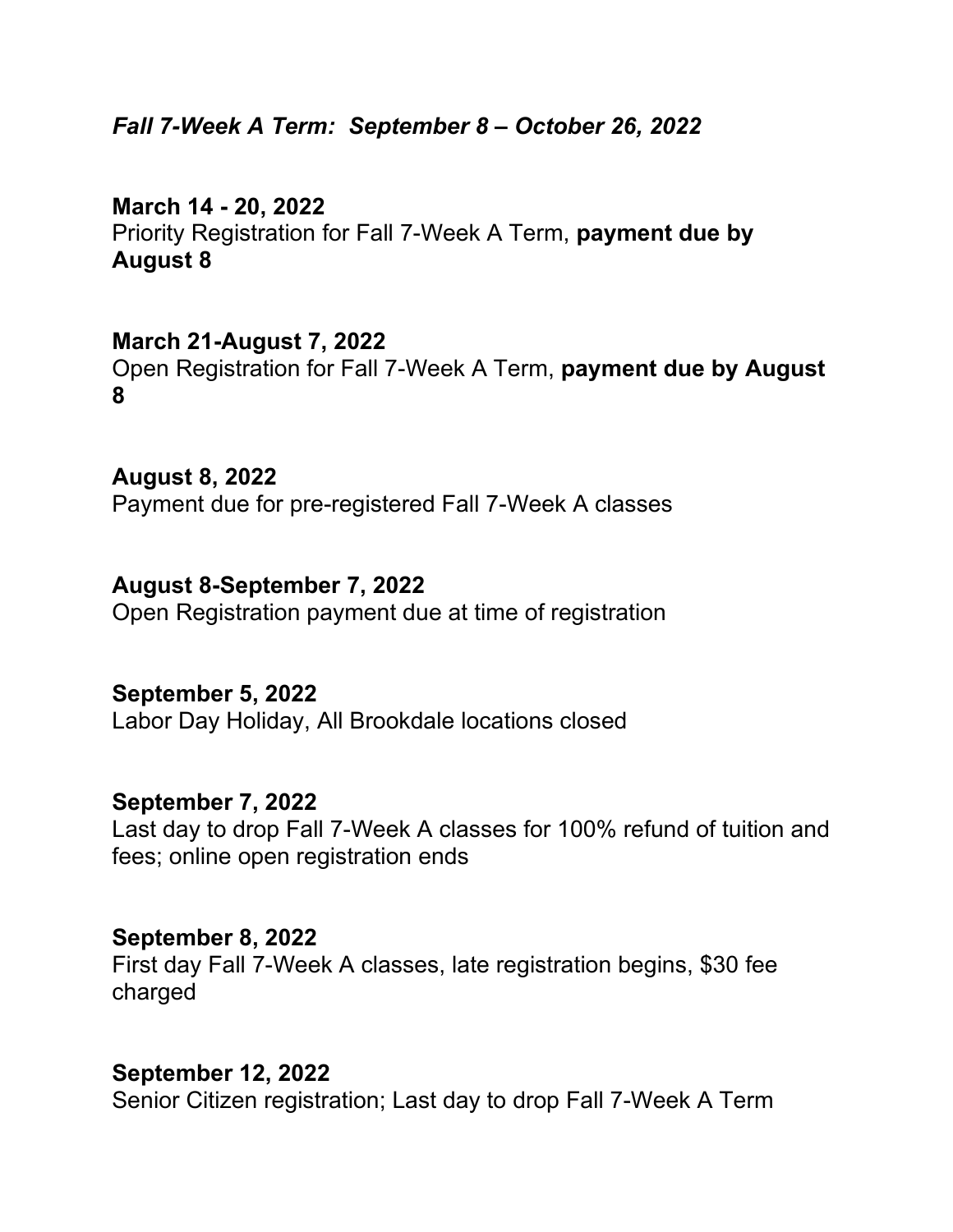classes for 80% refund of tuition only (not fees); Late registration ends; Last day to add classes without Institute approval; Waitlist closed for the Term

### **September 13, 2022**

Last day to complete Incompletes from Summer II (10-Week term) and Summer III (6-Week term)

## **September 14, 2022**

Last day to drop Fall 7-Week A term classes for 60% refund of tuition only (not fees); Last day to change "credit" to "audit" or "audit" to "credit"; End of Add/Drop period

### **September 16, 2022**

Last day to choose Pass/No Credit option

### **October 14, 2022**

Last day to withdraw from classes

### **October 26, 2022**

Last day of instruction

## **November 4, 2022**

Last day to submit Candidacy for Graduation forms

#### **November 7 - 13, 2022**

Priority Registration for Spring and Winterim Terms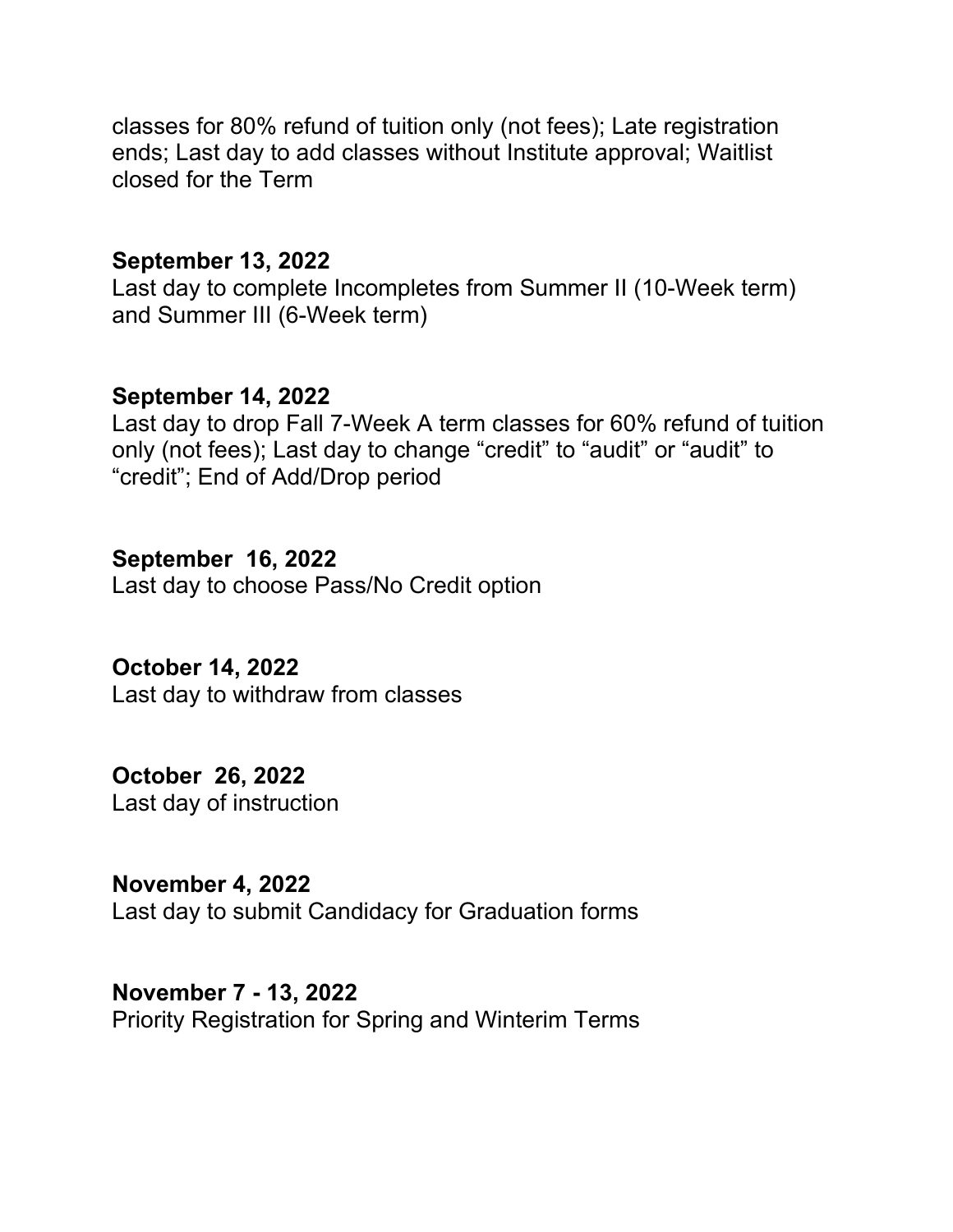**November 14, 2022**

Open Registration for Spring and Winterim Terms begins

**November 24 - 27, 2022** Thanksgiving Recess, All Brookdale locations closed

**December 24 – January 2, 2023** Winter Break, All Brookdale locations closed

**January 3, 2023** First Day of Winterim classes

**January 18, 2023** First day of Spring Term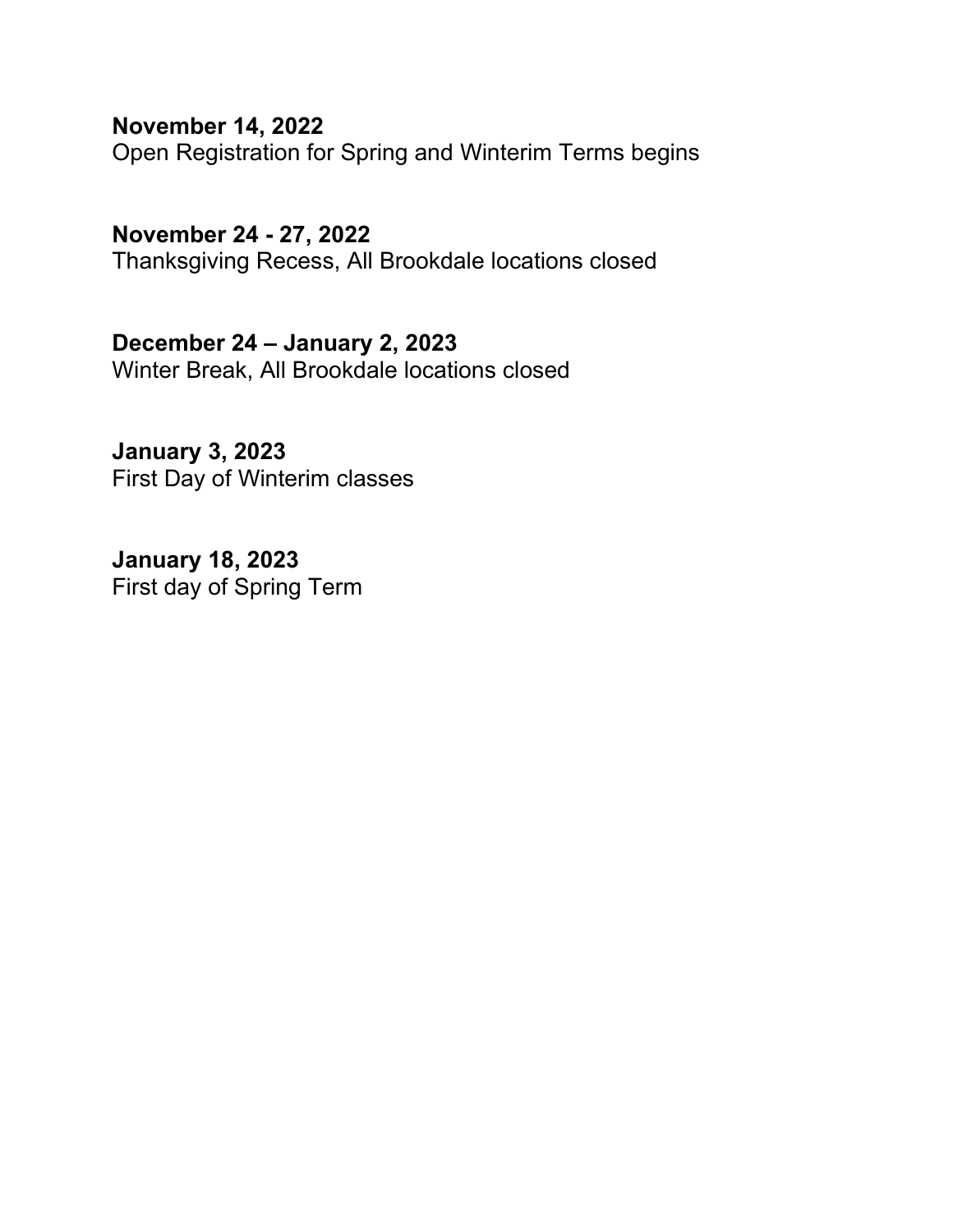# *Fall 7-Week B: November 1 – December 23, 2022*

# **March 14-20, 2022** Priority Registration for Fall 7-Week B Term, **payment due by October 5**

# **March 21-October 4, 2022**

Open Registration for Fall 7-Week B Term, **payment due by October 5**

### **September 13**

Last day to complete Incompletes from Summer II (10-Week term) and Summer III (6-Week term)

#### **October 5, 2022**

Payment due for pre-registered Fall 7-Week B Term classes

### **October 5 – October 31, 2022**

Open Registration payment due at time of registration

### **October 31, 2022**

Last day to drop 7-week B classes for 100% refund of tuition and fees; Open registration ends

#### **November 1, 2022**

First day Fall 7-week B term classes, late registration begins, \$30 fee charged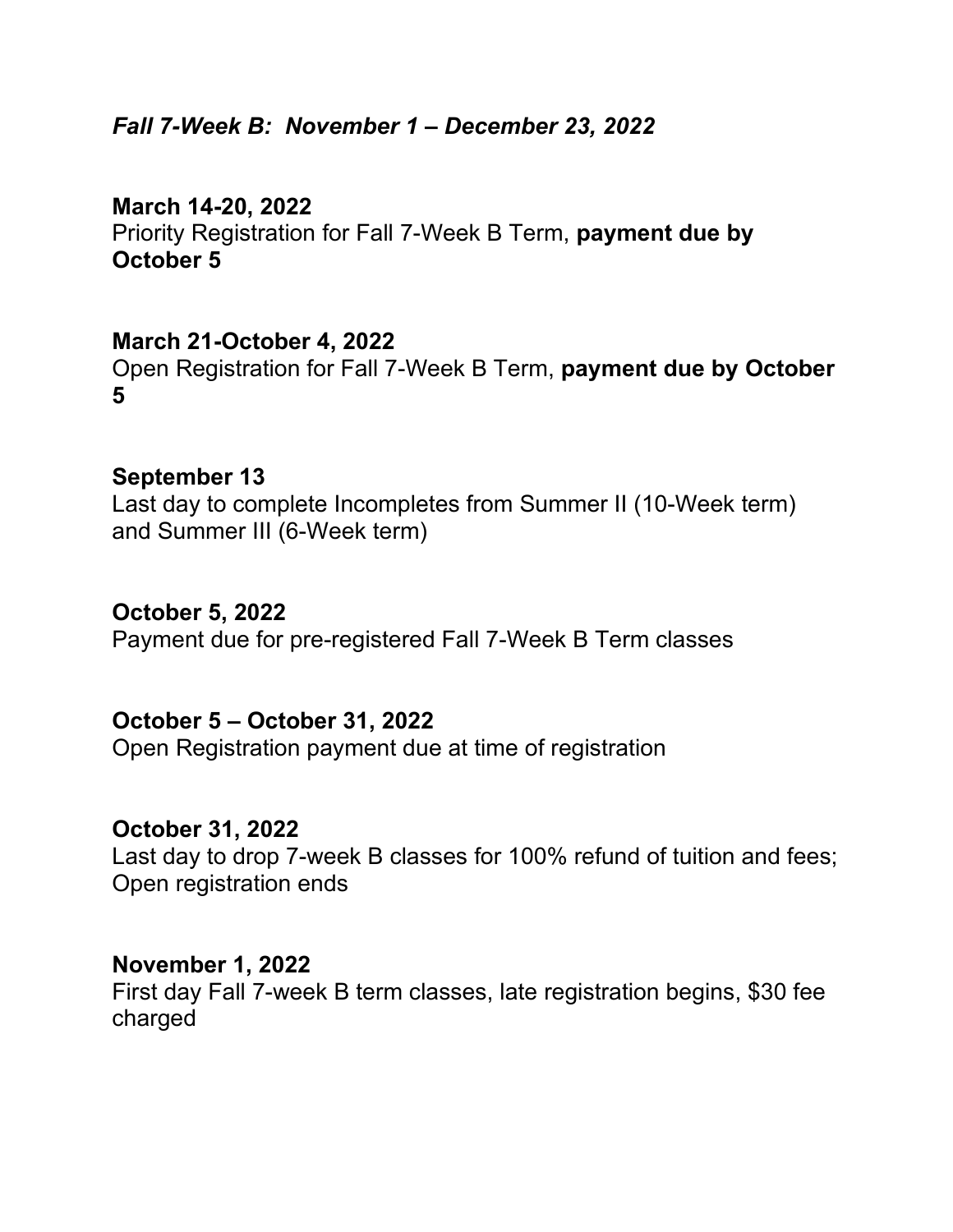### **November 3, 2022**

Senior Citizen registration; Last day to drop Fall 7-Week B Term classes for 80% refund of tuition only (not fees); Late registration ends; Last day to add classes without Institute approval; Waitlist closed for the Term

# **November 4, 2022**

Last day to submit Candidacy for Graduation forms

### **November 7, 2022**

Last day to drop Fall 7-Week B term classes for 60% refund of tuition only (not fees); Last day to change "credit" to "audit" or "audit" to "credit"; End of Add/Drop period

### **November 9, 2022**

Last day to choose Pass/No Credit option

# **November 7 – 13, 2022**

Priority Registration for Spring and Winterim Terms

# **November 14, 2022**

Open Registration for Spring and Winterim Terms

### **November 24-27, 2022**

Thanksgiving Recess, All Brookdale locations closed

### **December 9, 2022**

Last day to withdraw from classes